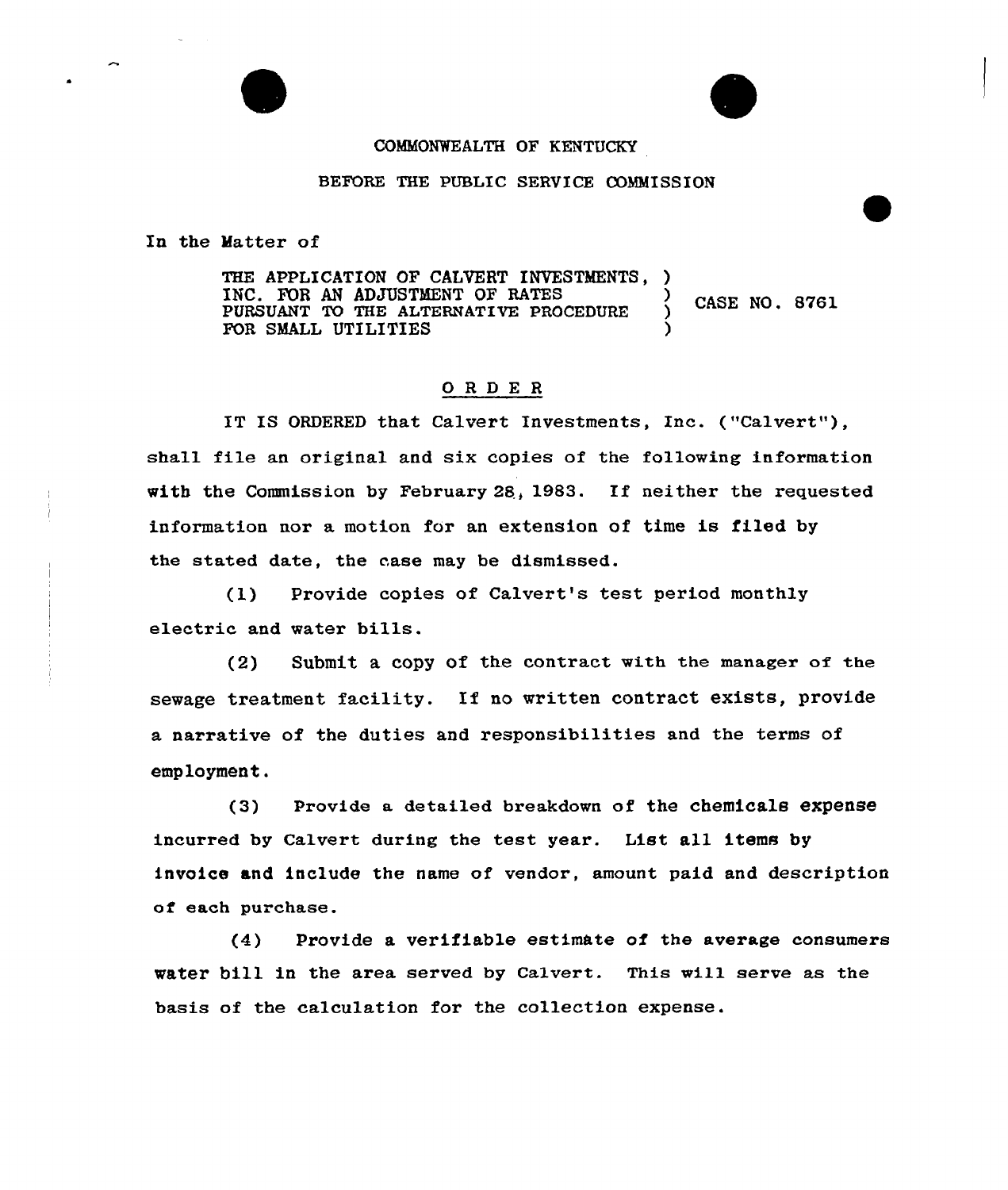(5) Submft the statements for the property insurance expense incurred during the test year.

(6) Provide an analysis of the transportation expense incurred during the test year showing how the amount of expense was determined.

(7) Provide a detailed breakdown of the following accounts for 1981. List all items by invoice and include the name of the vendor, amount due and description of each purchase. Also provide details of any labor or other costs allocated to these accounts.

- (a) Account 701-8 Collection System Labor, Materials & Expenses.
- (b) Account 921 Office Supplies and Other Expenses.
- (c) Account 931 Rents.

(8) Provide an amortization schedule of each component of Calvert's outstanding debt.

(9) Provide copies of the remittance advices from Louisville Water Company for each month of the test year.

(10) Provide a copy of the contract with the routine maintenance service company.

- (11) Provide the following for each employee of the utility:
	- (a) Employees name and title.
	- (b) Each employees duties and responsibilities.
	- (c) Annual salary.
	- (d) The account in which the annual salary is reported in the annual report.

where the company and the production of the company of the company of the

**College Car** 

 $-2-$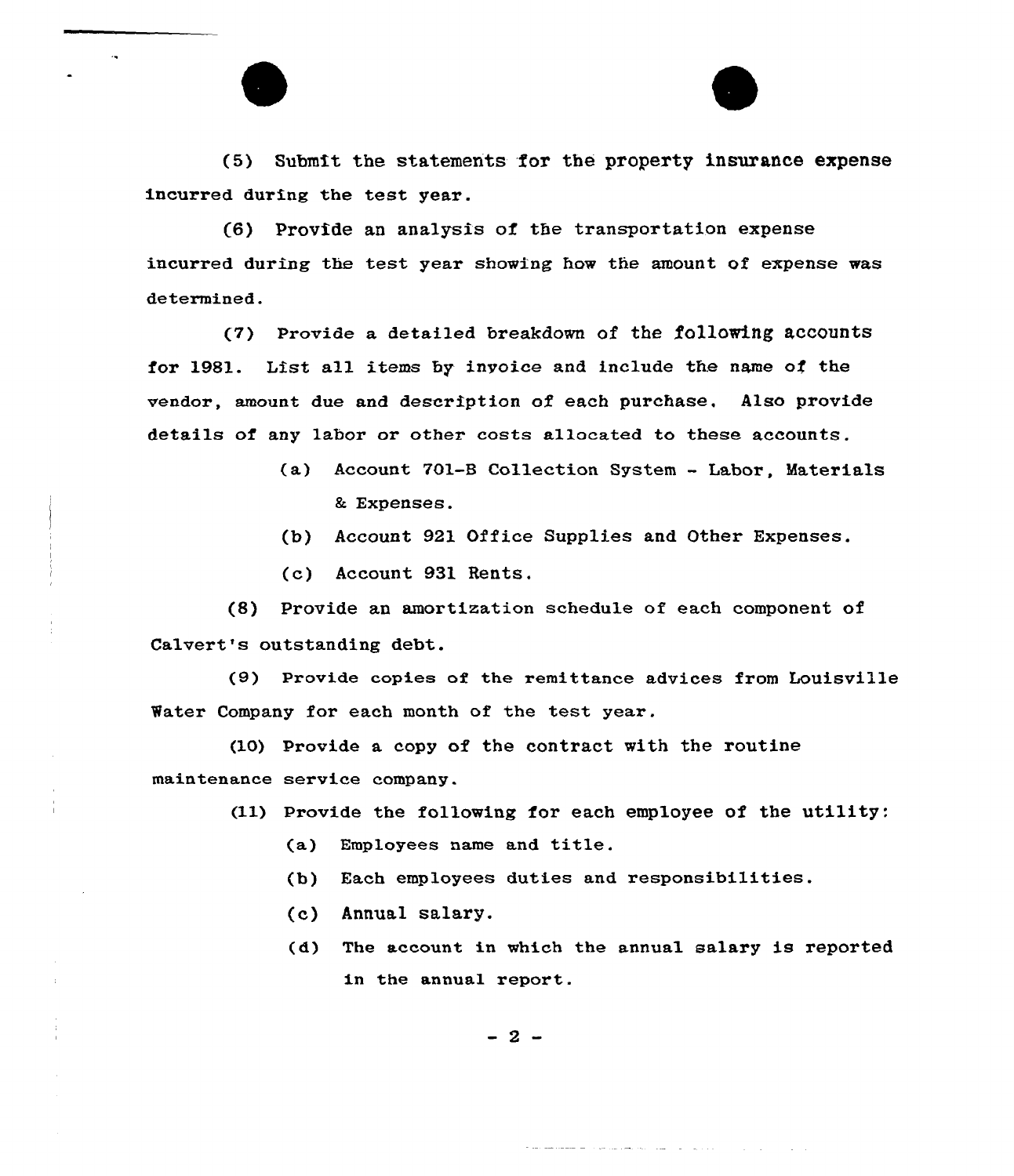



(12) Provide the following information in explanation of the balances listed in Account 224 - Other Long Term Debt and Account <sup>231</sup> - Notes Payable.

- (a) Name of payee.
- (b) Date of note and date of maturity.
- (c} Interest rate.
- (d) Use of the funds by Calvert.
- (e) Documentation of each note or loan if not previously provided.

(13) Calvert reports  $$76,239$  in Account 141 - Notes Receivable at the end of the test year. Provide the following concerning this account:

- (a) Party or parties from whom these notes are receivable.
- (b) Date of the notes.
- (c) Rate of interest being paid to Calvert.
- (d) Amount of interest received by Calvert during the year.

(14) Provide a breakdown by creditor of the \$72,600 balance in Account 232 — Accounts Payable.

(15) Provide a detailed breakdown of Account 701, Other Labor, Materials and Expenses for 1981. List all items by invoice and include the name of the vendor, amount due and a description of each purchase. Also provide details of any labor or other costs allocated to this account. Items charged to this account with a